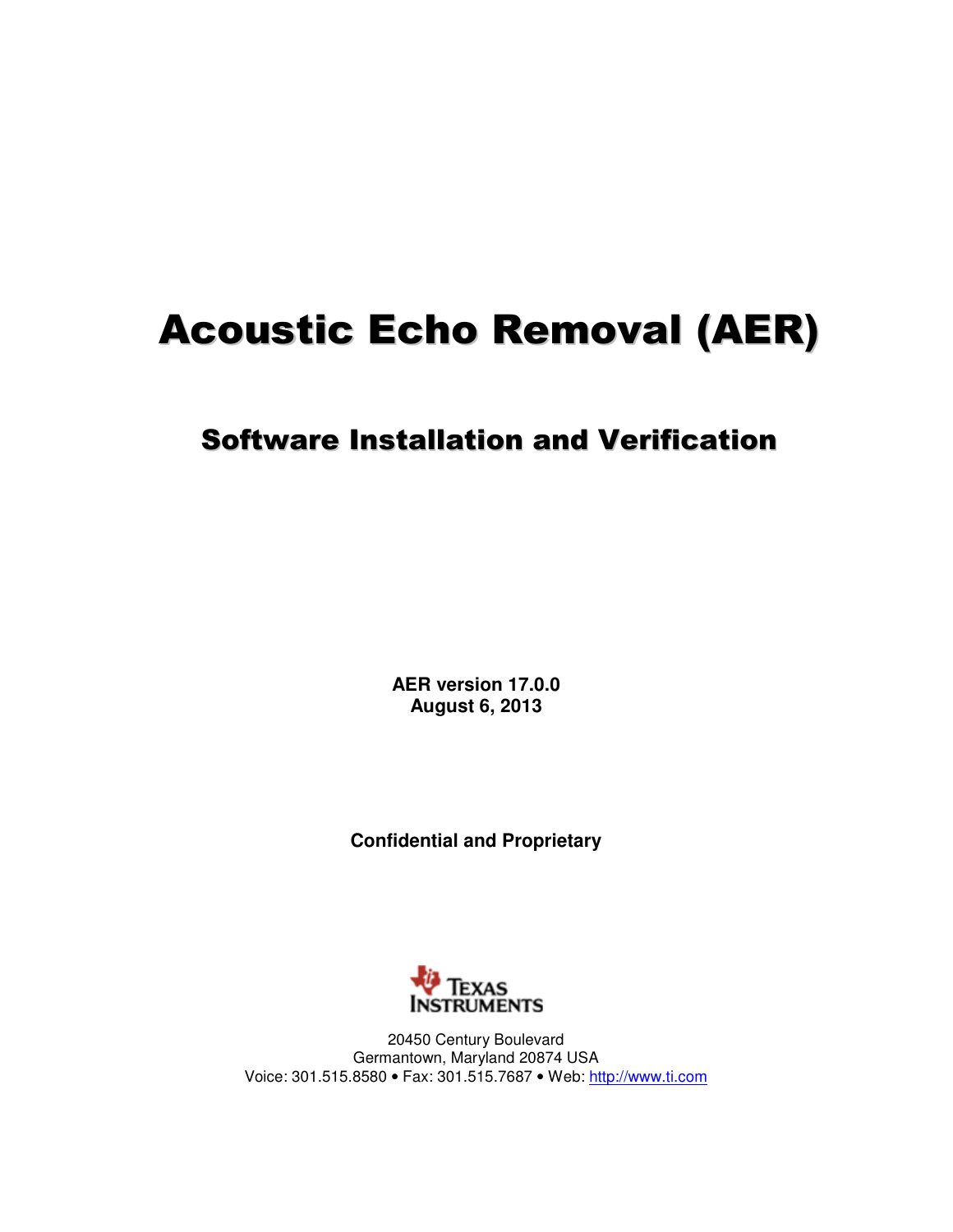

© Copyright 2010, Texas Instruments Inc

#### NOTICE OF PROPRIETARY INFORMATION

Information contained herein is of a highly sensitive nature and is confidential and proprietary to Texas Instruments Inc. (TI). It shall not be distributed, reproduced or disclosed orally or in written form, in whole or in part, to any party other than the direct recipients without the express written consent of TI.

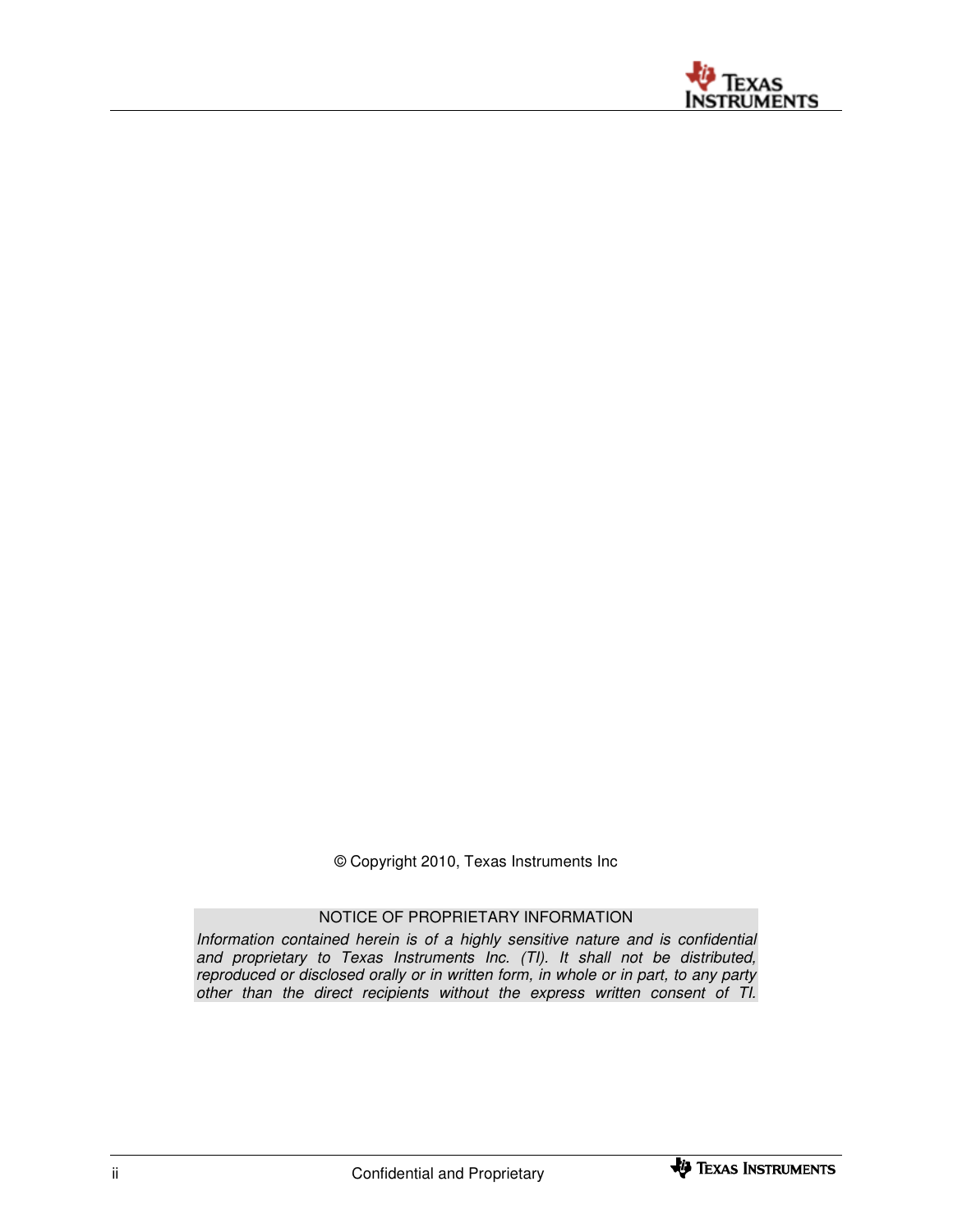# **Table of Contents**

| 4.1           |                         |
|---------------|-------------------------|
| 4.2           |                         |
|               |                         |
| 5.1           |                         |
| 5.2           |                         |
| 5.3           |                         |
| 5.4           |                         |
|               |                         |
|               |                         |
| $5.5^{\circ}$ |                         |
|               |                         |
|               |                         |
|               | 5.4.1<br>5.5.1<br>5.5.2 |

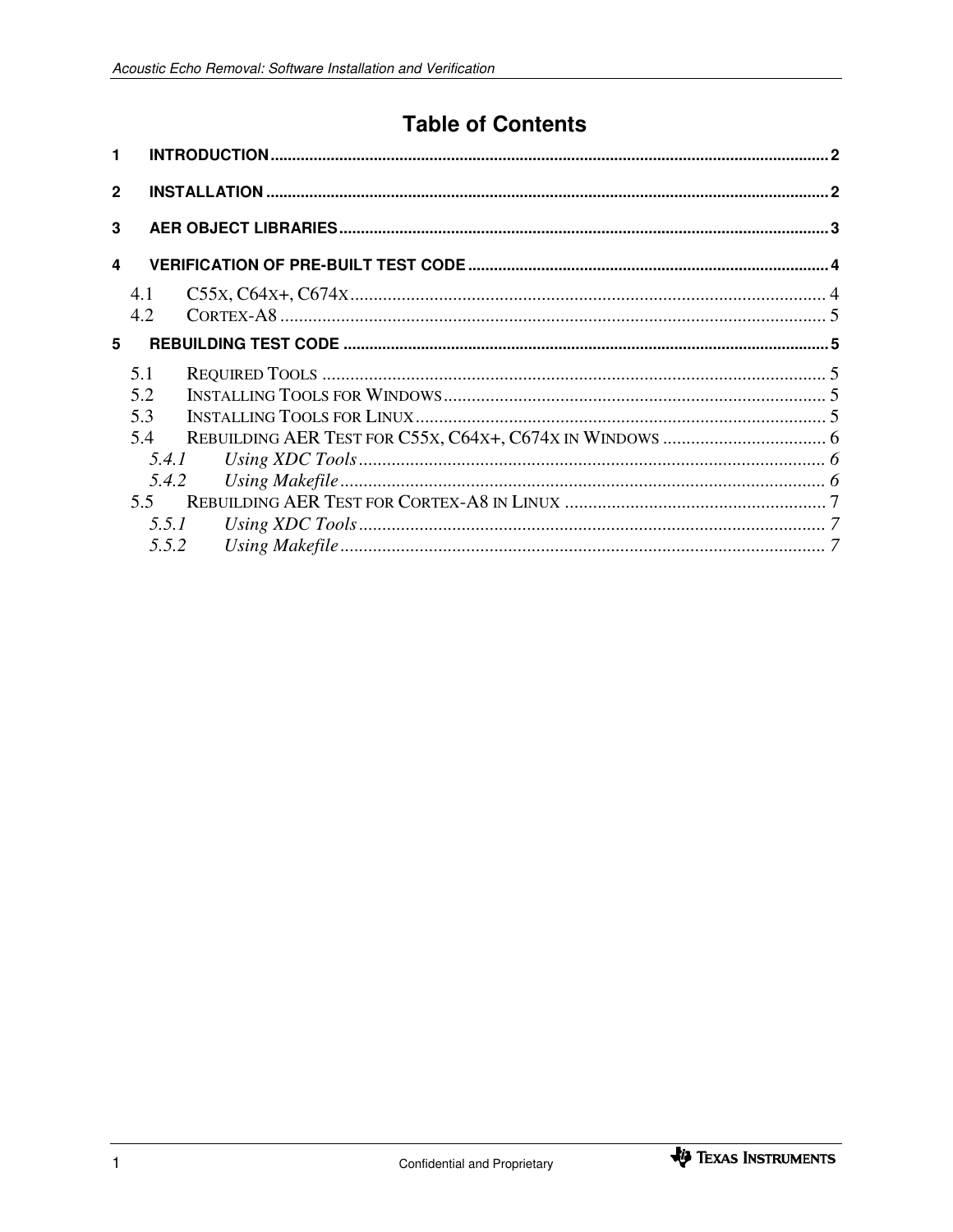## **1 INTRODUCTION**

This document explains the installation and verification of the Texas Instruments Acoustic Echo Removal (AER) software.

### **2 INSTALLATION**

AER software is packaged and delivered in the format of a self-executable installer for Windows or Linux. The complete software package includes the following:

- AER object libraries,
- AER source code for BeamForming (BF) and Multi-Source Selection (MSS) modules,
- AER simulation source code, Code Composer Project files and pre-built test executables,
- Design tools in the format of Matlab application generated by the Matlab Compiler,
- Matlab Compiler Runtime (MCR) installer R2007b for running the design tools,
- Documentations.

The installation has two steps. The first step is to install AER software. The second step, existing in Windows installer only, is to install MCR, which will automatically start after the first step is finished. Users must accept Texas Instruments license agreement and the MathWorks license agreement as shown below to finish the installation.

| <b>AER Setup</b>                                                                                                                                                                                                                                                                                                                                                                                                                                               |  |  |  |  |
|----------------------------------------------------------------------------------------------------------------------------------------------------------------------------------------------------------------------------------------------------------------------------------------------------------------------------------------------------------------------------------------------------------------------------------------------------------------|--|--|--|--|
| <b>AER License Agreement</b><br>Please read the following AER license agreement carefully.                                                                                                                                                                                                                                                                                                                                                                     |  |  |  |  |
| Texas Instruments Incorporated<br>AER Component Source and Object Code Software License Agreement                                                                                                                                                                                                                                                                                                                                                              |  |  |  |  |
| IMPORTANT - PLEASE CAREFULLY READ THE FOLLOWING LICENSE AGREEMENT, WHICH IS<br>LEGALLY BINDING. AFTER YOU READ IT, YOU WILL BE ASKED WHETHER YOU ACCEPT AND<br>AGREE TO ITS TERMS,DO NOT CLICK"I ACCEPTÂ? UNLESS: (1) YOU WILL USE THE LICENSED<br>MATERIALS FOR YOUR OWN BENEFIT AND PERSONALLY ACCEPT, AGREE TO AND INTEND TO<br>BE BOUND BY THESE TERMS; OR (2) YOU ARE AUTHORIZED TO, AND INTEND TO BE BOUND<br>BY, THESE TERMS ON BEHALF OF YOUR COMPANY. |  |  |  |  |
| Important – Read carefully: This Source and Object Code Software License Agreement<br>("Agreementâ?) is a legal agreement between you and Texas Instruments Incorporated                                                                                                                                                                                                                                                                                       |  |  |  |  |
|                                                                                                                                                                                                                                                                                                                                                                                                                                                                |  |  |  |  |
| I accept the terms of the license agreement.                                                                                                                                                                                                                                                                                                                                                                                                                   |  |  |  |  |
| ightharpoonup I do not accept the terms of the license agreement.                                                                                                                                                                                                                                                                                                                                                                                              |  |  |  |  |
| <b>Texas Instruments</b>                                                                                                                                                                                                                                                                                                                                                                                                                                       |  |  |  |  |
| $<$ Back<br>Cancel<br>Next >                                                                                                                                                                                                                                                                                                                                                                                                                                   |  |  |  |  |

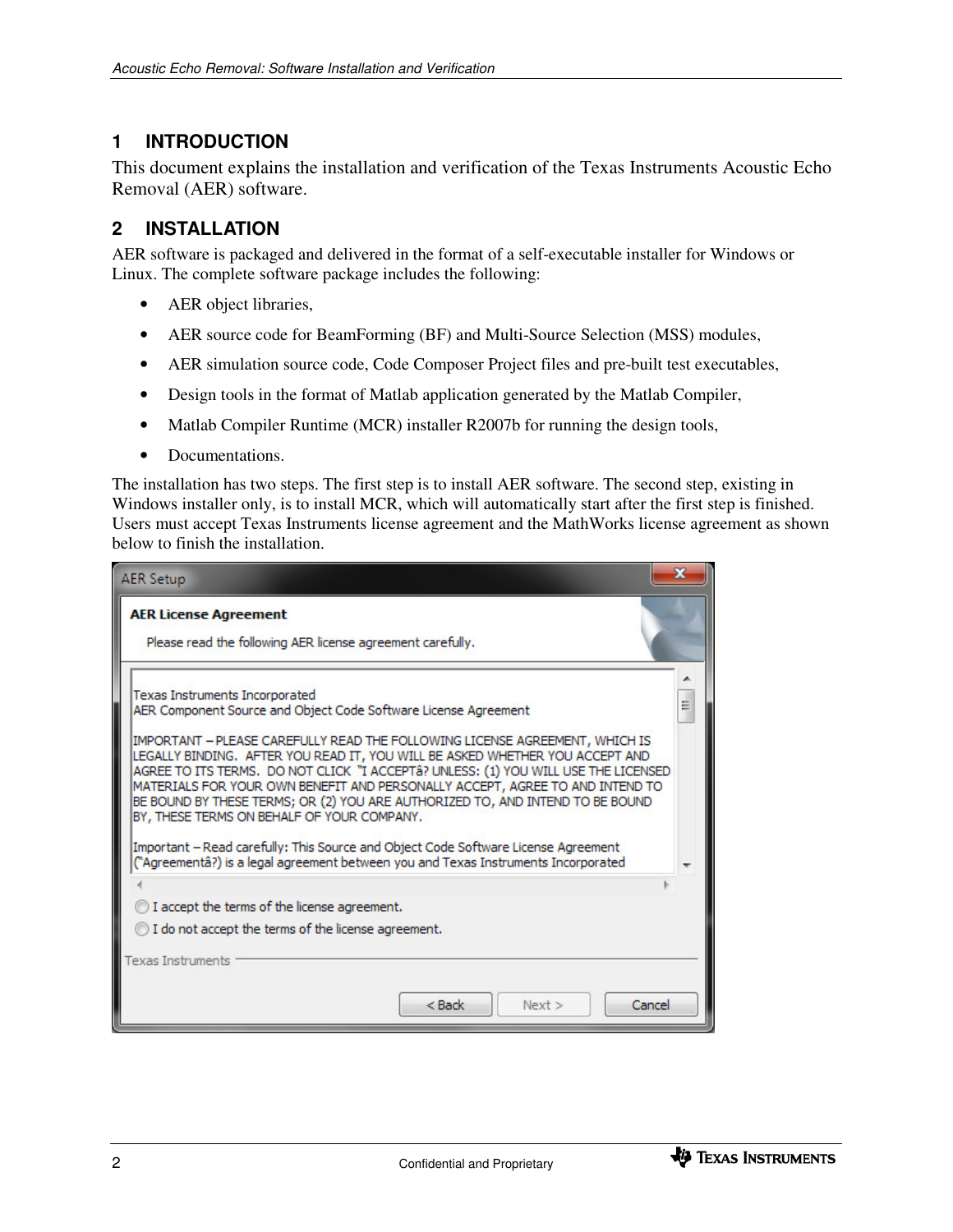| <b>AER Setup</b>                                                                                                                         |  |  |  |  |
|------------------------------------------------------------------------------------------------------------------------------------------|--|--|--|--|
| The MathWorks License Agreement                                                                                                          |  |  |  |  |
| Please read the following MathWorks license agreement carefully.                                                                         |  |  |  |  |
| The MathWorks, Inc.<br>Software License Agreement                                                                                        |  |  |  |  |
| IMPORTANT NOTICE                                                                                                                         |  |  |  |  |
| READ THE TERMS AND CONDITIONS OF YOUR LICENSE AGREEMENT CAREFULLY<br>BEFORE COPYING, INSTALLING, OR USING THE PROGRAMS OR DOCUMENTATION. |  |  |  |  |
| THE LICENSE AGREEMENT TOGETHER WITH ANY APPLICABLE ADDENDUM<br>REPRESENTS THE ENTIRE AGREEMENT BETWEEN YOU (THE "LICENSEE") AND THE      |  |  |  |  |
|                                                                                                                                          |  |  |  |  |
| I accept the terms of the license agreement.                                                                                             |  |  |  |  |
| $\bigcirc$ I do not accept the terms of the license agreement.                                                                           |  |  |  |  |
| <b>Texas Instruments</b>                                                                                                                 |  |  |  |  |
| $<$ Back<br>Cancel<br>Next >                                                                                                             |  |  |  |  |

After AER is installed, the MCR installer will automatically start and the following window will appear.

| <b>Choose Setup Language</b>                                      |                                |  |  |  |  |  |  |
|-------------------------------------------------------------------|--------------------------------|--|--|--|--|--|--|
| Select the language for this installation from the choices below. |                                |  |  |  |  |  |  |
|                                                                   | <b>English (United States)</b> |  |  |  |  |  |  |
|                                                                   | Cancel<br>ΠK                   |  |  |  |  |  |  |

Click OK to start MCR installation and take proper subsequent actions to finish the installation.

### **3 AER OBJECT LIBRARIES**

After self-installation is completed, the AER package and all dependent packages are installed at <installation\_root>\packages\ti\mas\. In addition, AER simulation and test package is installed at <installation\_root>\packages\ti\mas\aer\test\.

The AER object code library for a specific target processor is located at folder: <installation\_root>\packages\ti\mas\aer\lib. Table 1 lists the library names for each supported target processor. **Note that in each folder, there is an additional library with "\_cm" in its** 

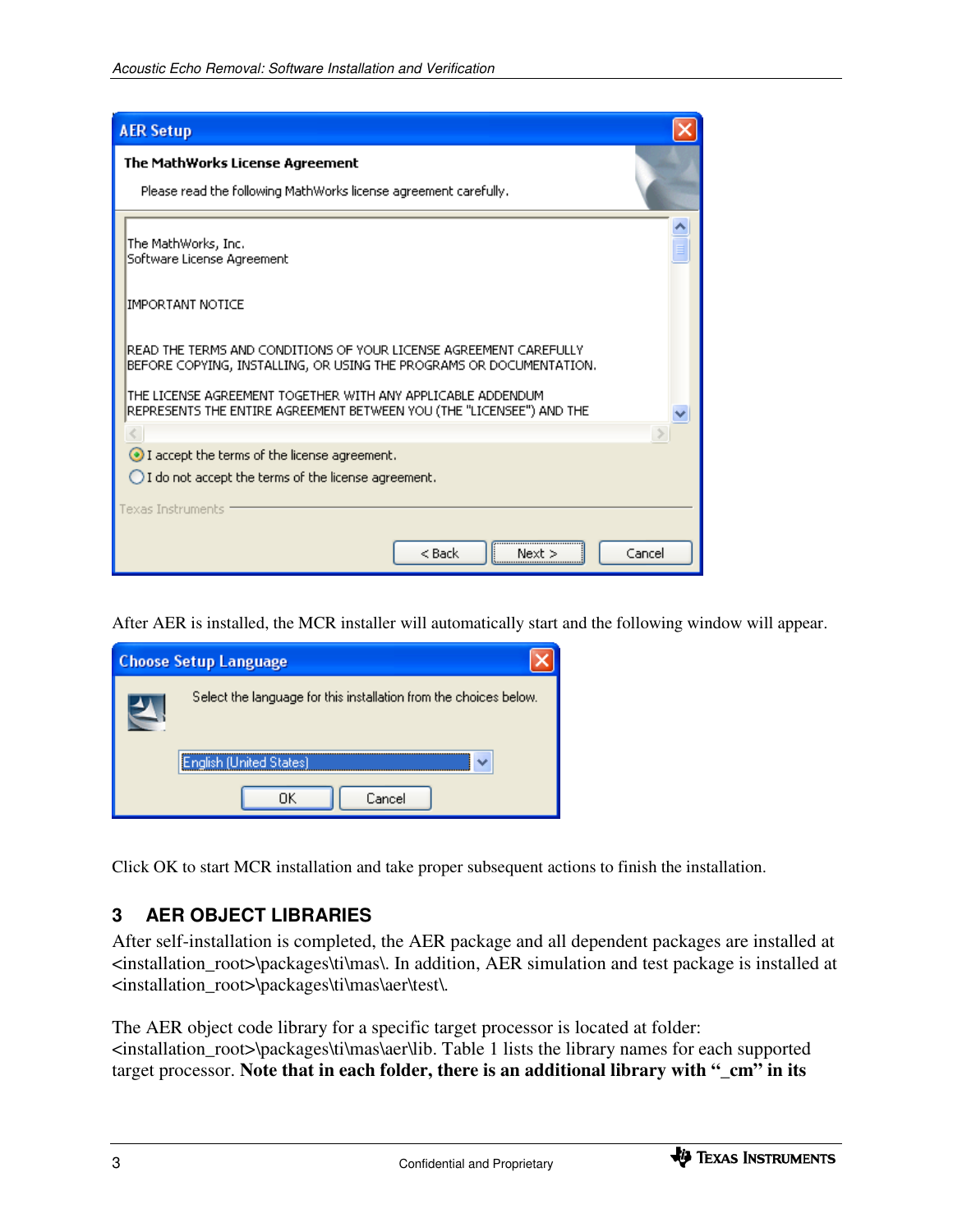**name. This library is for debugging purpose only, and must NOT be linked into production code.** 

| <b>Target</b>    | C55x          | $C64x+/C674x$   | $C64x+$      | $C64x+/C674x$   | $C64x+$      | <b>ARM</b> |
|------------------|---------------|-----------------|--------------|-----------------|--------------|------------|
| processor        | (Large model) | (Little endian) | (Big endian) | (Little endian) | (Big endian) | Cortex-A8  |
|                  | <b>COFF</b>   | <b>COFF</b>     | <b>COFF</b>  | ELF             | ELF          | ELF        |
| <b>Libraries</b> | aer c.a55L    | aer c.a64P      | aer c.a64Pe  | aer c.ae64P     | aer c.ae64Pe | aer c.av7A |
|                  | aer a.a55L    | aer a.a64P      | aer a.a64Pe  | aer a.ae64P     | aer a.ae64Pe | aer a.av7A |

 **Table 1 AER object code libraries** 

### **4 VERIFICATION OF PRE-BUILT TEST CODE**

A pre-built test code executable is delivered in the AER simulation and test package for a specific target processor. Following sections describe how to run the pre-built executables. All paths referenced in this chapter are relative to <installation\_root>\packages\ti\mas\aer\test\.

#### **4.1 C55x, C64x+, C674x**

- Configure Code Composer Studio (CCS) properly:
	- o For C55x, use CCS functional simulator, or C5505/C5510 EVM.
	- o For C64x+ little endian, use CCS C6455 functional simulator or DSKTCI6482 configured to little endian.
	- o For C64x+ big endian, use CCS C6455 functional simulator, or DSKTCI6482 configured to big endian.
	- o For C674x little endian, use CCS functional simulator, or DA830 DSK.
- Load pre-built test code executables included in the delivery:
	- o C55x: lnkr\c55l\aertest\_c55l.x55L or .
	- o C64x+/C674x little endian COFF: lnkr\c64Ple\aertest\_c64Ple.x64P or ccsProjects\aertest\_c64Ple\_C64PLE\_LE\_COFF\Debug\ aertest\_c64Ple\_C64PLE\_LE\_COFF.out.
	- o C64x+/C674x little endian ELF: lnkr\ce64Ple\aertest\_ce64Ple.xe64P.
	- o C64x+ big endian COFF: lnkr\c64Pbe\aertest\_c64Pbe.x64Pe or ccsProjects\aertest\_c64Pbe\_C64PBE\_BE\_COFF\Debug\ aertest\_c64Pbe\_C64PBE\_BE\_COFF.out.
	- o C64x+ big endian ELF: lnkr\ce64Pbe\aertest\_ce64Pbe.xe64Pe.
- Run the test and compare the output files against the reference files. The output and reference should match for both receive and transmit processing. The output files are rxOut.pcm and txOut.pcm, located in folder vectors\out. The reference files are listed below for each platform respectively.
	- o C55x reference: vectors\refOut\rxOutRef\_c55l.pcm and txOutRef\_c55l.pcm.
	- o C64x+/C674x little/big endian reference: vectors\refOut\rxOutRef\_c64P.pcm and txOutRef\_c64P.pcm.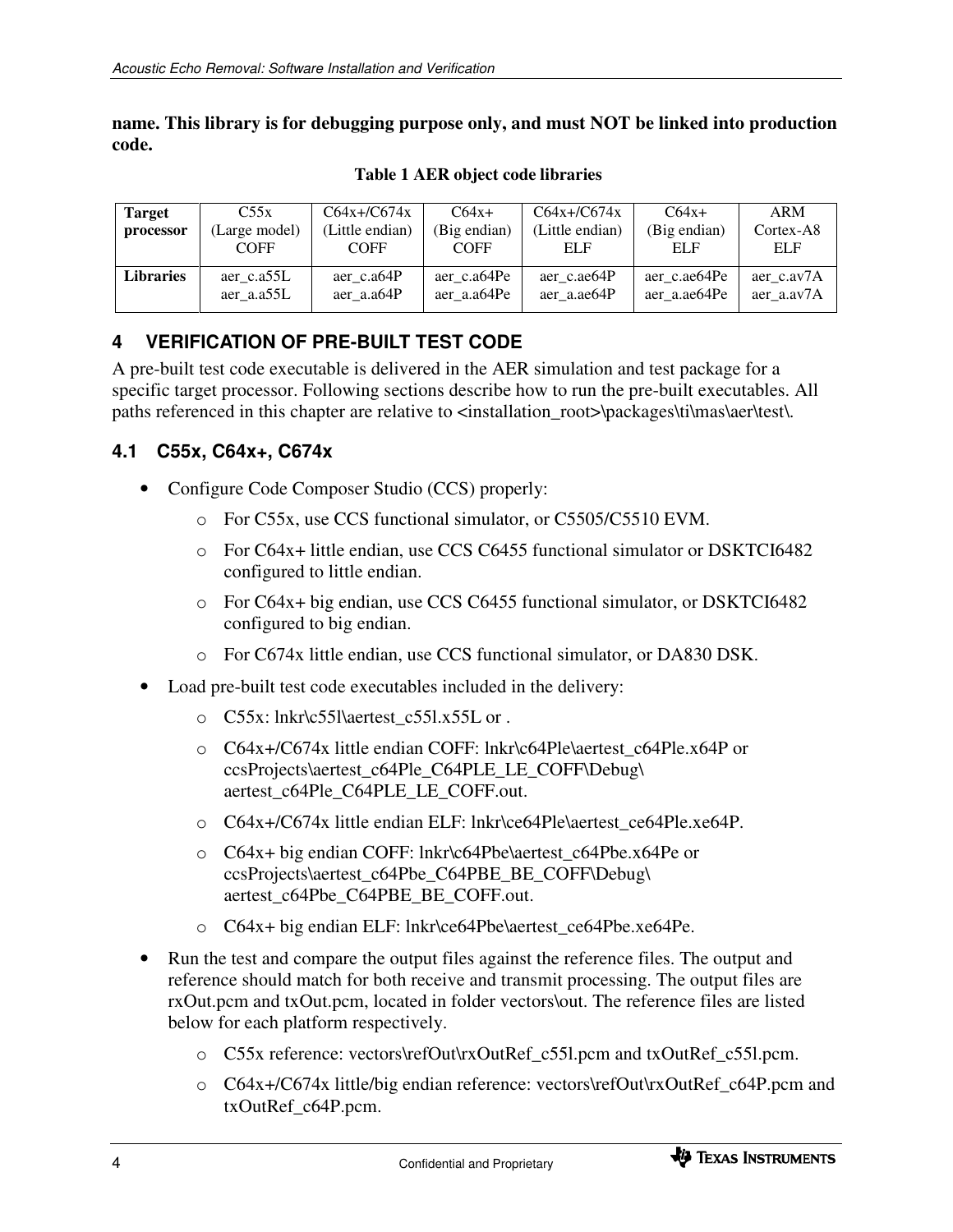# **4.2 Cortex-A8**

The pre-built Cortex-A8 test code runs on a Beagle Board or TI813x EVM. Follow procedures below:

- Make a directory path on a Beagle Board or TI813x EVM: aertest/lnkr/gcarmv7a.
- Put the pre-built executable aertest cortexA8.xv7A (located at lnkr/gcarmv7a of the installed AER test package) to folder /gcarmv7a created above.
- Put the AER simulation configuration file aersimcfg.txt (located at root of the installed AER test package) to folder /aertest created above.
- Make directory paths: aertest/vectors/inp and aertest/vectors/out.
- Put files listed below (located at vectors/inp of the installed AER test package) to folder /inp created above:
	- fe 16k.pcm
	- ne pink 16k.pcm
- Run aertest/lnkr/gcarmv7a/aertest\_cortexA8.xv7A and compare outputs aertest/vectors/ out/rxout.pcm and txout.pcm against references: rxOutRef\_CortexA8.pcm and txOutRef\_CortexA8.pcm (located at installed package ti/mas/aer/test/vectors/refOut/).

# **5 REBUILDING TEST CODE**

AER simulation and test code can be modified and rebuilt. Following sections describe the required tools and how to rebuild the test code.

# **5.1 Required Tools**

Tools that were used to make the various builds are listed in the release notes. These tools should also be used by users to rebuild AER test code and must be installed as described by following sections.

### **5.2 Installing Tools for Windows**

C55x, C64x+, and C674 builds were generated in Windows environment. To use the delivered RTSC scripts or the makefile to rebuild AER test code in Windows environment, the following tools must be installed to the specified locations:

- Install xdctools\_ $3\_20\_05\_76$  at C:\tools\gen\xdc\xdctools\_3\_20\_05\_76.
- Install cgen401 for c5xx at C:\tools\c5xx\cgen441\c5500\cgtools such that the compiler executables are located at **C:\tools\c5xx\cgen441\c5500\cgtools\bin**.
- Install cgen7\_4\_02 for c6xx at C:\tools\c6xx\cgen7\_4\_02\c6000\cgtools such that the compiler executables are located at **C:\tools\c6xx\cgen7\_4\_02\c6000\cgtools\bin**.
- Install XDAIS 5.21 at C:\tools\Xdais\xdais\_5\_21.
- Install Cygwin 1.18 with Gnu Make 3.79.1 at C:\cygwin.

### **5.3 Installing Tools for Linux**

Cortex-A8 build was generated in Linux environment. To use the delivered RTSC scripts or the makefile to rebuild AER test code in Linux environment, the following tools must be installed: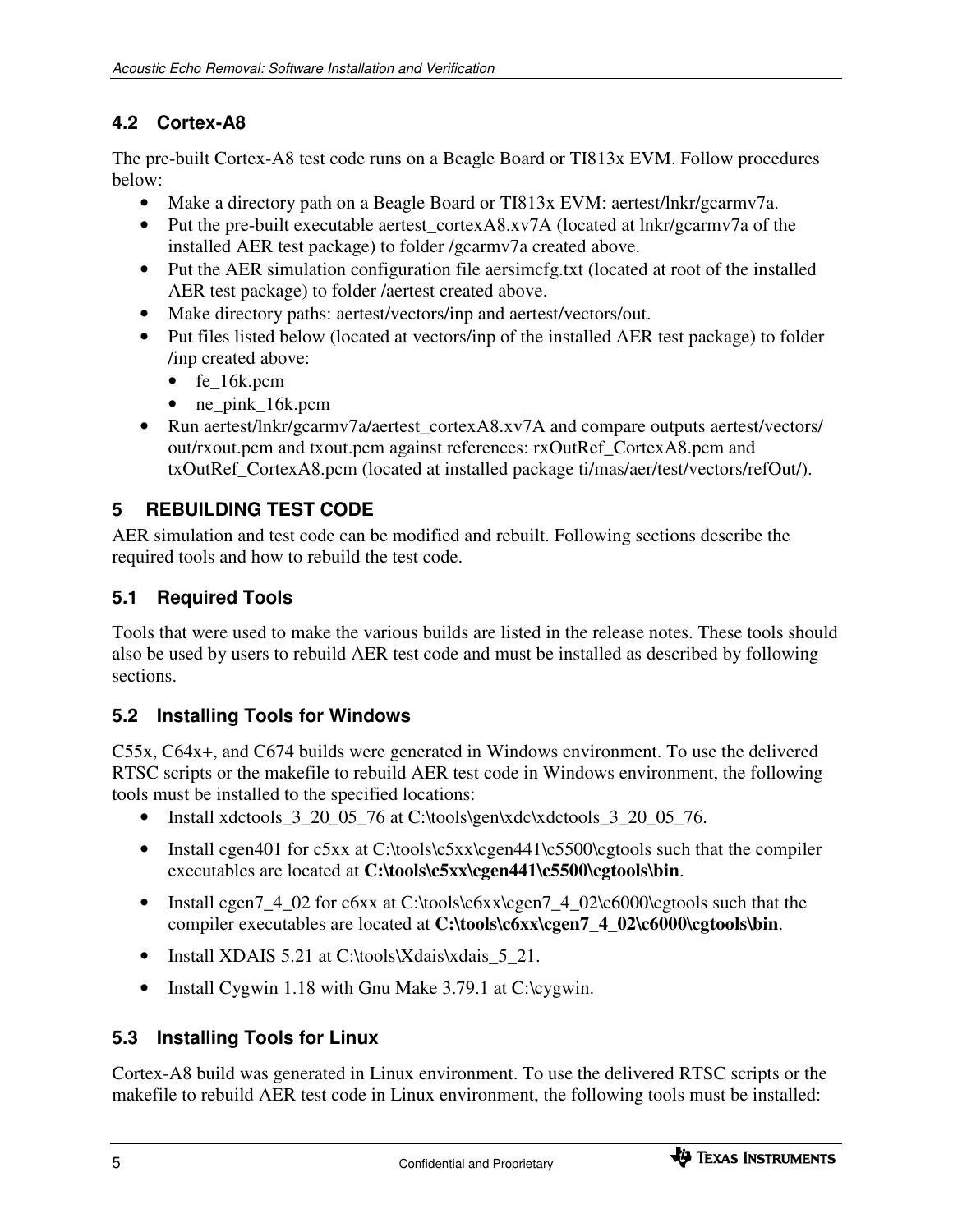- XDC tools 3.20.05.76.
- Codesourcery tools Arm 2009 Q1 for soft floating point.
- Linaro ARM Linux 2013.03 for hard floating point.
- XDAIS  $5.21$ .

# **5.4 Rebuilding AER Test for C55x, C64x+, C674x in Windows**

#### **5.4.1 Using XDC Tools**

- Open a DOS command prompt window, and go to folder: <installation\_root>\packages\ti\mas\swtools.
- Set up build environment using command: <installation\_root>\packages\ti\mas\swtools>cygwinxdc.bat bypass
- Change folder to <installation\_root>\packages\ti\mas\aer\test, and build the test code using xdc command for the desired target:
	- o C55x CPU 2.x large model: **xdc XDCARGS="c55l"**
	- o C55x CPU 3.3 large model: **xdc XDCARGS="c55l cpu=3.3"**
	- o C64x+/C674x little endian COFF: **xdc XDCARGS="c64Ple"**
	- o C64x+/C674x little endian ELF: **xdc XDCARGS="c64Ple\_elf"**
	- o C64x+ big endian COFF: **xdc XDCARGS="c64Pbe"**
	- o C64x+ big endian ELF: **xdc XDCARGS="c64Pbe\_elf"**
- The newly built executables (refer to section 4.1 for executable names for various targets) will replace the pre-built executables.

# **5.4.2 Using Makefile**

- Open a DOS window, and issues two commands to set environment variables:
	- o **set MAS\_INSTALL\_DIR=<installation\_root>/packages**. Note that "/" must be used instead of "\" in the path. If there are spaces in any folder name, it must be converted to DOS path name. For example, if installtion\_root is C:\Program Files\Texas Instruments\ aer\_c64Px\_obj\_17\_0\_0\_0, the command must be: **set MAS\_INSTALL\_DIR= C:/PROGRA~1/TEXASI~1/aer\_c64Px\_obj\_17\_0\_0\_0/packages**
	- o **set PATH=C:\WINDOWS;C:\WINDOWS\system32;c:\cygwin\bin**
- Go to <installation\_root>\packages\ti\mas\aer\test, and build the test code using command: **make all.**
- The newly built executables (refer to section 4.1 for executable names for various targets) will replace the pre-built executables.